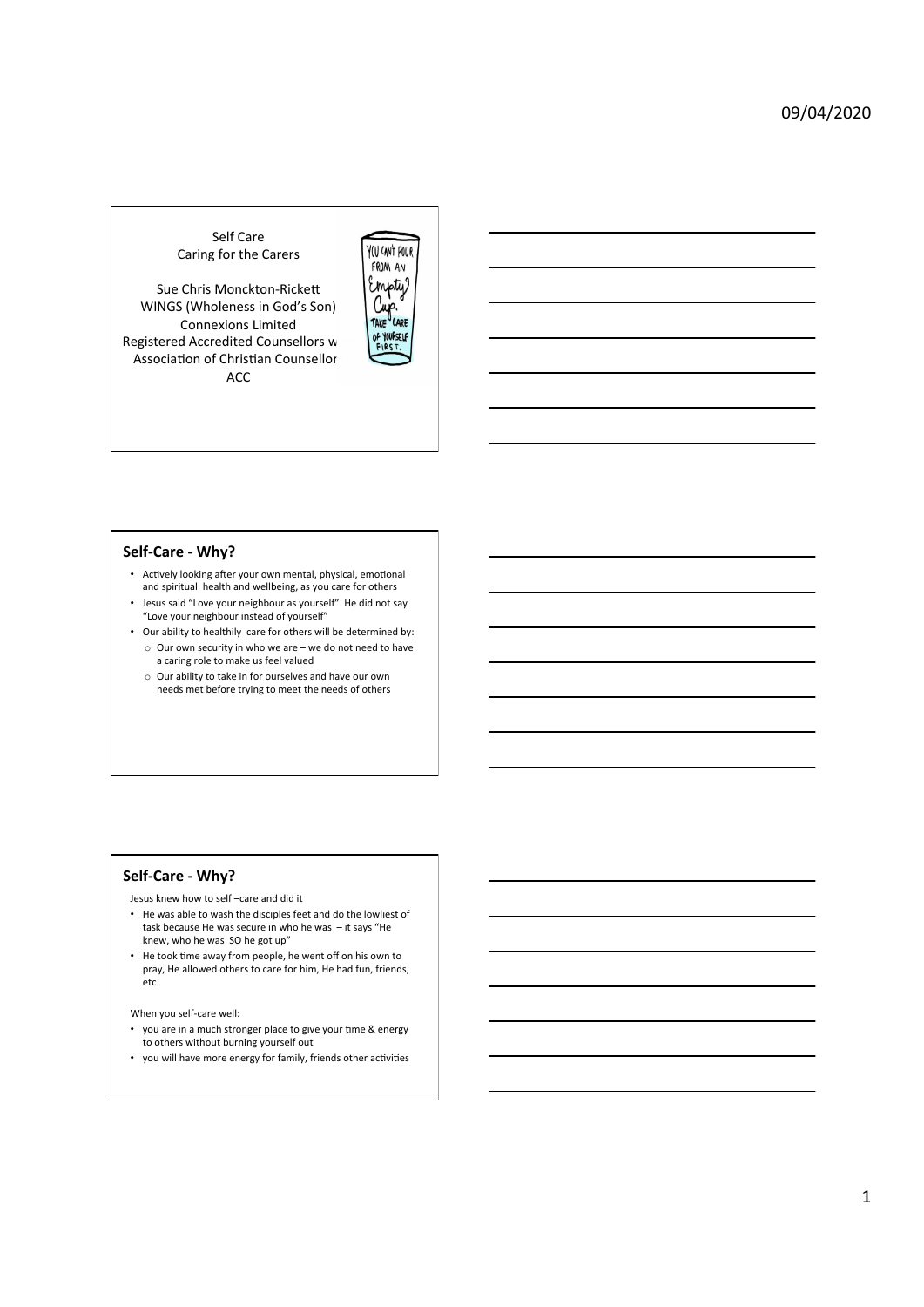# Self-Care: Why? Specific issues for people in caring roles

- compassion may be the greatest strength that we bring to our roles, but it can is also make us most vulnerable
- confidentially often means that we cannot receive immediate empathic input from colleagues, family, church members, etc.
- we work with an ever-present element of not knowing what issues / emotions / demands may arise at any time
- we may have to manage something that feels beyond us or faced with something that personally feels too close
- we often cannot control the outcome of caring nor fix the problems - not matter how well we care
- we need to remember are not responsible for other people's lives, just for what we offer them

## **Self-Care : Why? Specific issues for Now**

Self-care is important for those of us who work in caring roles at any time, but in the current Corona Virus situation there are some added issues:

- The current situation is causing more issues to rise / intensify loneliness of the isolated, domestic abuse, family tensions, etc.
- We may have to deal with more traumatic situations more deaths and / or deaths that are more traumatic because of not being able to be with relatives, etc.
- The way in which we care has had to change or stop and we may feel helpless to meet the needs
- The level of anxiety and stress in society in general is rising
- We as carers have our own stresses, concerns, etc. that we need to deal with

## **Impact of Not Self-Caring**

#### **Compassion fatigue:**

"the profound gradual emotional and physical exhaustion that helping professionals can develop over a period of time . It eventually affects our ability to tolerate strong emotions and difficult stories in others, in both our professional and personal Iffe. " Francoise Mathieu, Founder of Compassion Fatigue Solutions

#### **Burnout**

 $"$  the exhausting of the inner resources that enables a carer to go on caring. The using up of the essential "inner you", rendering the individual in a serious condition of dysfunctionality. The spending of self on others in such a way that the "inner bank balance" has gone into red." Freedom to Lead by Rev Colin Buckland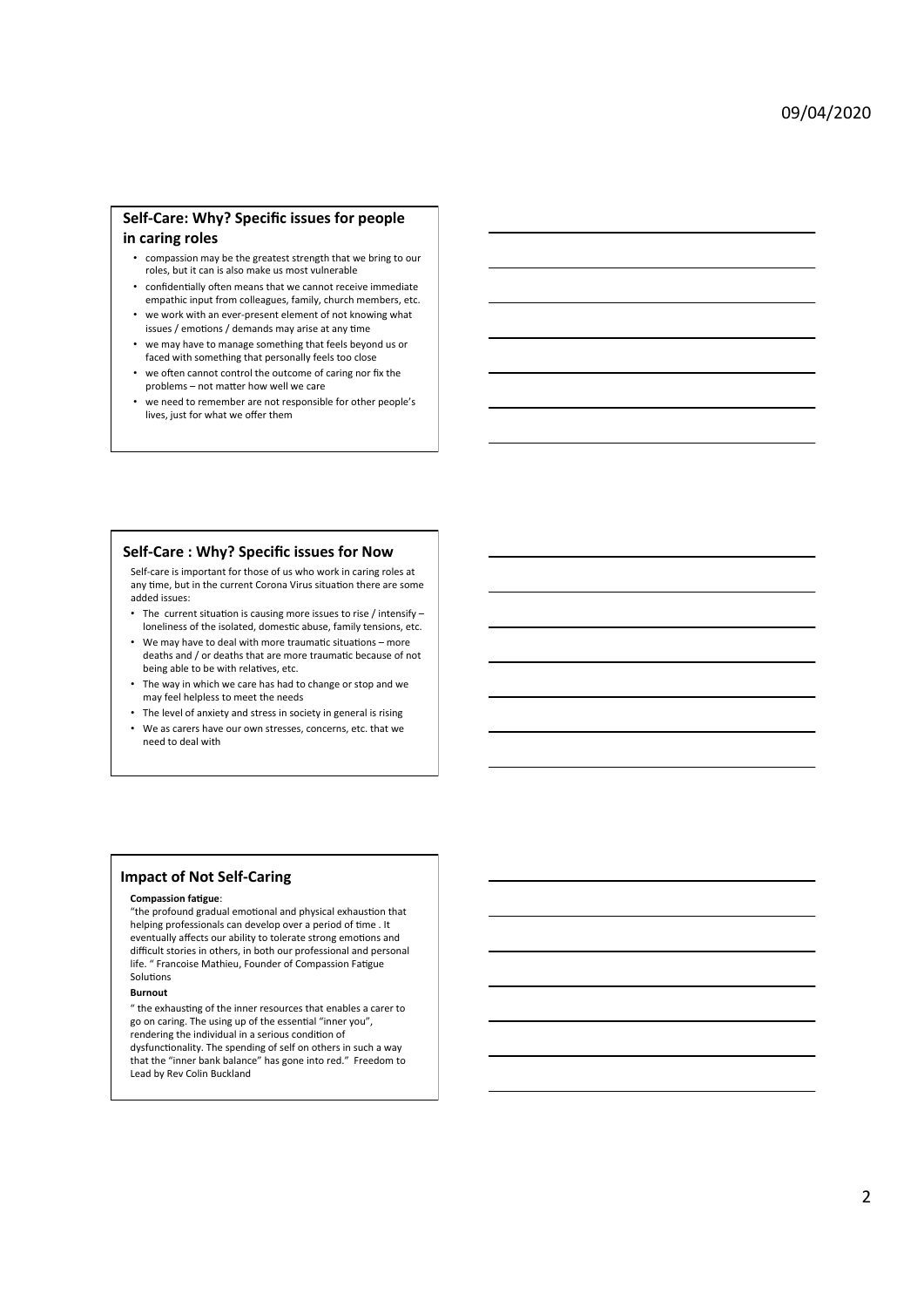



#### **STRESS CURVE**

Everyone has an individual Stress Curve

We need certain amount of pressure to perform at our best. In the middle is the OPTIMUM PRESSURE level, a level of stress where we will be our optimal **long-term** healthiest & most effective It is OK to move into the grey areas from time to time – but being permanently in them or beyond them is where problems begin Too little pressure / stress - permanently in the boredom level with no stimulating pressure / achieve little – can lead to depression. As pressure increases, we move along the stress curve & our body naturally reacts – increased the heart-rate, blood pressure & breathing to prepare the body to react. We can achieve more, feel energised, stronger etc.

The body however, expects a period of relief and recovery and returning to a "steady state"

When this steady state is not achieved quickly enough or for long enough or at all, the body's systems act as a fuse, the body has been overloaded and "blows".



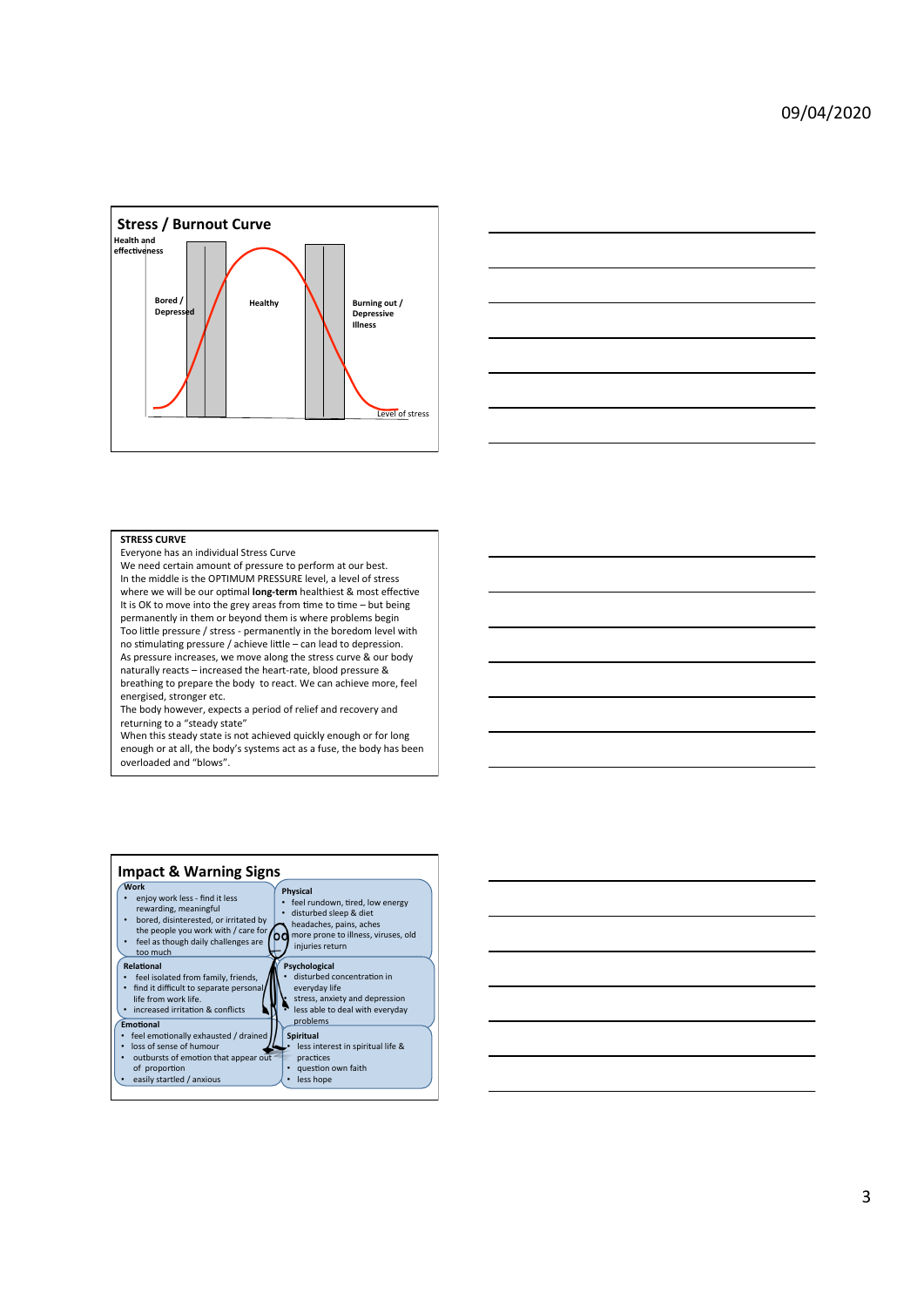



### **Impact of Trauma**

- Frontal Lobes the seat of our thinking capacity and our ability to judge,<br>deliberate, contrast, and compare. We use this in non- traumatic situation in<br>most of our everyday life when we are thinking about what we are d
- The limbic system is central to survival, being the area of the mid-brain that<br>initiates our instinctive response to danger or trauma fight, flight, freeze or muates our misune
- The amygdala is our early-warning system. It stores emotional memory and<br>processes emotion even before the cortex even gets the message that<br>something has happened.
- Our brainstem also comes into play, which actually starts preparing our body<br>to react by releasing hormones to start somatic reactions "to fight/flight/<br>freeze" we can actually feel physically reactions heartbeat,
- If we do not process trauma well enough, the next time there is a situation<br>that triggers memory of the trauma(does not have to be a real trauma<br>situation) are amygdala starts a reaction so we feel we are back in the tra



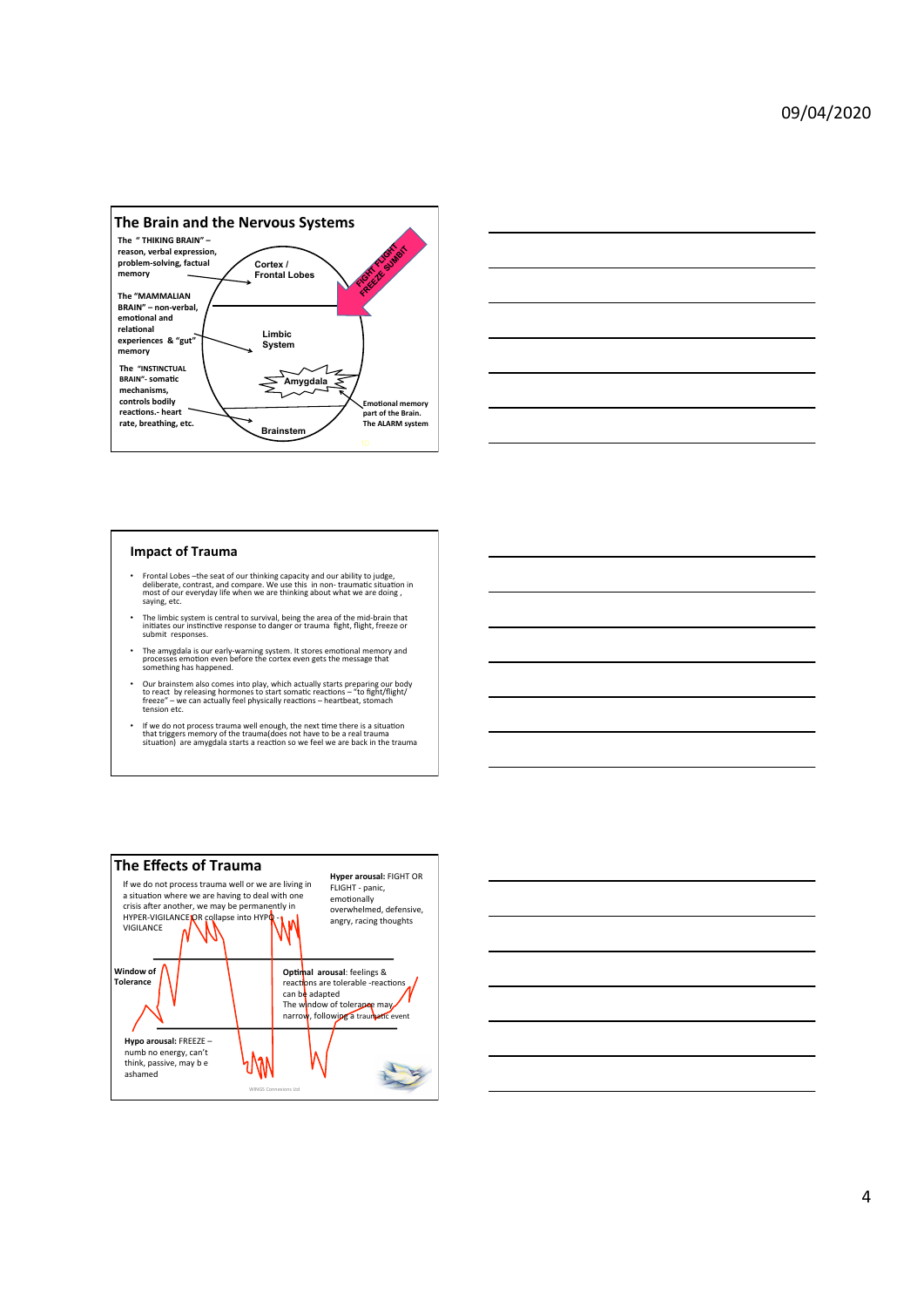### **Trauma Reactions**

- You may react and develop traumatic stress because of:
- your own personal traumas
- but also to the stories that you hear or the situations that you see of other people's trauma - this is called vicarious trauma May be slow build up or a one-off reaction

Both may cause us to experience:

- intrusive images, nightmares, flashbacks recreating the scenes in our minds.
- difficulty in disengaging from the traumatic story or scene OR refusing to process / think about it
- the world feels unsafe we are increasingly hyper or hypo vigilant
- **,**  physical responses related to trauma reactions - heart rate, breathing, muscle,

### **Self-Care: What Stops Us?**

- We view self-care as an indulgence rather than a necessity We live in a society that only values "doing" and "achievement"
- Feeling that everybody counts but the carer this may be the view that we hold about ourselves as carers
- We think we do not have the time
- The lives & problems of the people we care for can seem so serious, that we dismiss our concerns and problems as being insignificant
- We do not want to let people (ultimately God) down
- We can grow "comfortable" in our discomfort it feels "safe" simply because it is the norm – we are addicted to stress hormones

# **Self-Care: What Stops Us?**

#### **Our Christian ethos:**

"Those drawn to work in caring (are Christians) may have learned at an early age to become other-focused rather than self-focused. As a result, they may not feel they need or deserve the same nurturing that they accept others need and deserve. They may have exceptionally high standards for themselves and yet be compassionate and forgiving of the shortcomings, mistakes or inconsideration of others." Elizabeth Venart, American Counselling Association

If we don't self-care we may try to cope in the wrong way:

- self-medication alcohol, drugs, food, etc.
- keep taking on more / working harder to fill our time and avoid the symptoms
- minimise the level of stresses ignoring the "alarm bells"
- $\bullet$  switch off completely go into hypo-vigilance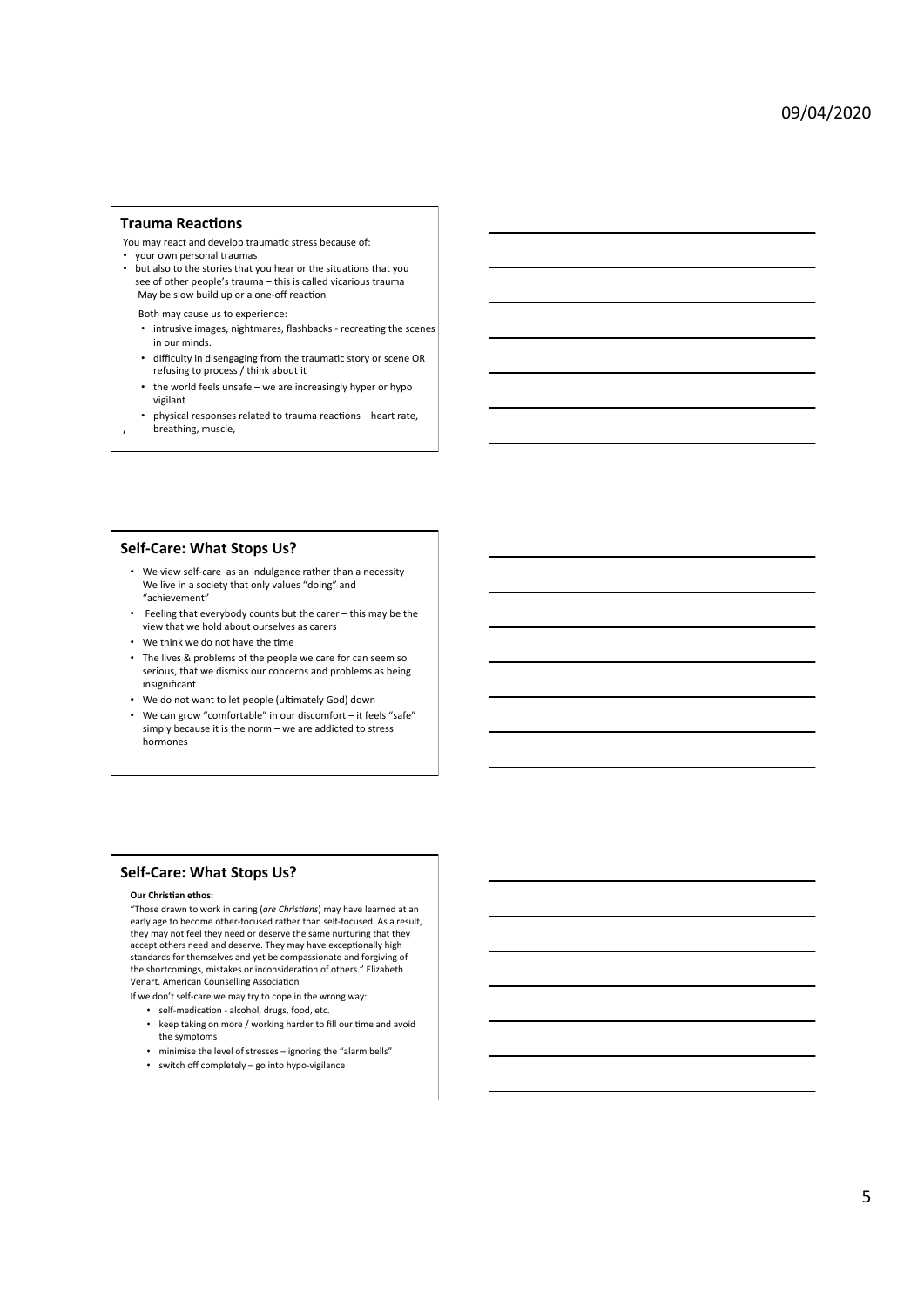### **What Can We Do?**

We cannot change many of the risk factors, but we can look after ourselves better in them.

- So it is important to:<br>• understand the risk and recognise the potential impact on us<br>• develop a self-monitoring process to recognise own warning
- 
- develop a self-monitoring process to recognise own warning<br>
 work out and carry out preventative action<br>
 look at how we manage our time of caring and keep good<br>
boundaries
- 
- boundaries<br>• if burnout, compassion fatigue or vicarious trauma occur know<br>what action we need to take and take it

Two aspects of self-care:

- Short-term emergency situations
- On-going care that will live more healthily for the long-term

## **Emergency Self-Care : Grounding Techniques**

When experiencing anxiety, stress, panic attacks, etc. it is vitally important to be able to bring ourselves back into the present - "the here and now" - get the frontal lobes back into action Some techniques

- 
- Calm physical movement stand up, sit down, have a drink of water, stretch, stamp feet, rub arms & legs, clap, walk around • Focus on concrete, safe objects - notice the colours, shapes, etc.
- Tensing / relaxing muscle
- Take slow, calm breathes
- Talk to yourself "it is OK, I am safe...."
- 
- Count backwards from 10, taking steady breaths
- Carry a grounding object a stone, small object, etc.
- Use 5,4,3,2,1: Think about 5 things you can see, 4 things you can hear, 3 things you can touch (and touch them), 2 things you can smell or like the smell of, and 1 slow, deep breath



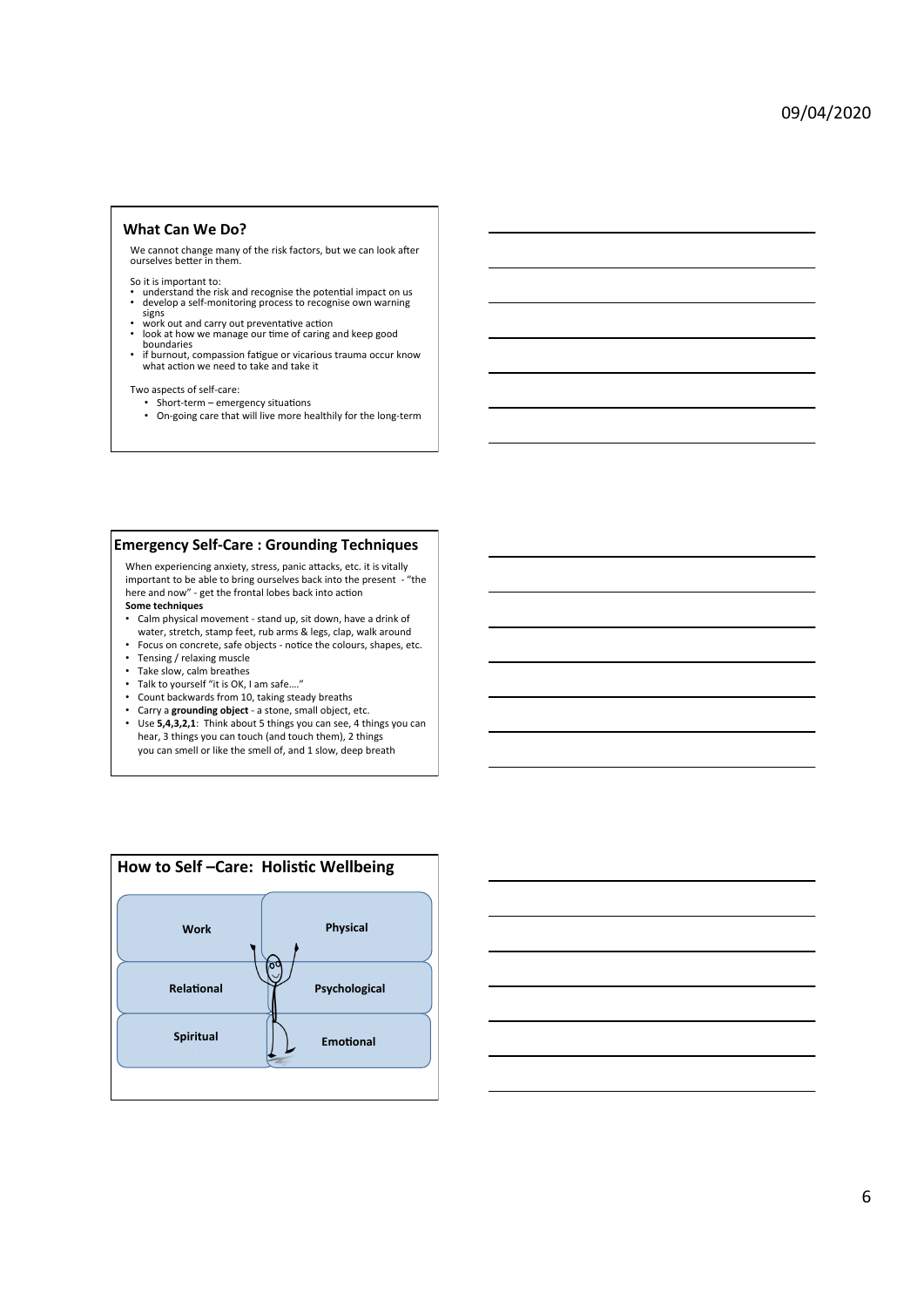### **On-going Self-Care**

#### **Work**

- Are there ways in which you work that could be changed to reduce stress?
- How well do you support each other talking about problems, tackling difficult situations together, knowing what your
- strengths and weaknesses are<br>• Having a break in the day to just unwind and do something<br>different in them

## **Physical**

- Listen to your body do not ignore physical symptoms • Have as healthy diet as you
- can • Think about how much sleep
- you get and also how<br>disturbed it is
- Take regular exercise<br>• Build-in some time each day to de-stressing & relax for a few moments – listen to music, read, draw, knit, sing, breathing exercise, etc.<br>• Avoid self-medication<br>• Seek medical / other
- professional help if needed

# **On-going Self-Care**

- **Relational & Emotional** • Have good supportive<br>relationships where you can talk about work & life demands&
- people that make you laugh • Do things regularly that really
- gives you pleasure, energy, a sense of satisfaction • Take breaks during the day,
- each week and holidays
- Make allowances for when you<br>are going through difficult times – there is no shame in asking for help
- Learn to say "NO" without feeling guilty

### • Regular personal spiritual input that works for you, where you receive from<br>God- either alone and / or at church, etc.

**Spiritual** 

- Go to places "virtually" where you are not always in the caring or leading role
- Prayer partner or group • People who pray for your work

### **On-going Self-Care**

- **Psychological**<br>• Pay attention to physical
- sensations & emotional reactions • Have 'rituals' to ground yourself
- during and after a difficult situation • Be realistic about what you can
- and cannot do and let go of what you cannot do • Be careful of stress /trauma you
- expose yourself to constant news about corona, it is the topic that everyone talks about limit exposure to the news/ deliberately have "non-virus" times / conversations

## **Psychological**<br>• When you are bearing • When you are hearing<br>traumatic stories you can be sympathetic & attentive

- without being absorbed into it o try not to picture it
- every now and then take a "mini-time-out" from conversation - do a
- grounding technique • Stay attuned to the impact that the traumas are having
- on you
- Practice and regularly use relaxation exercises